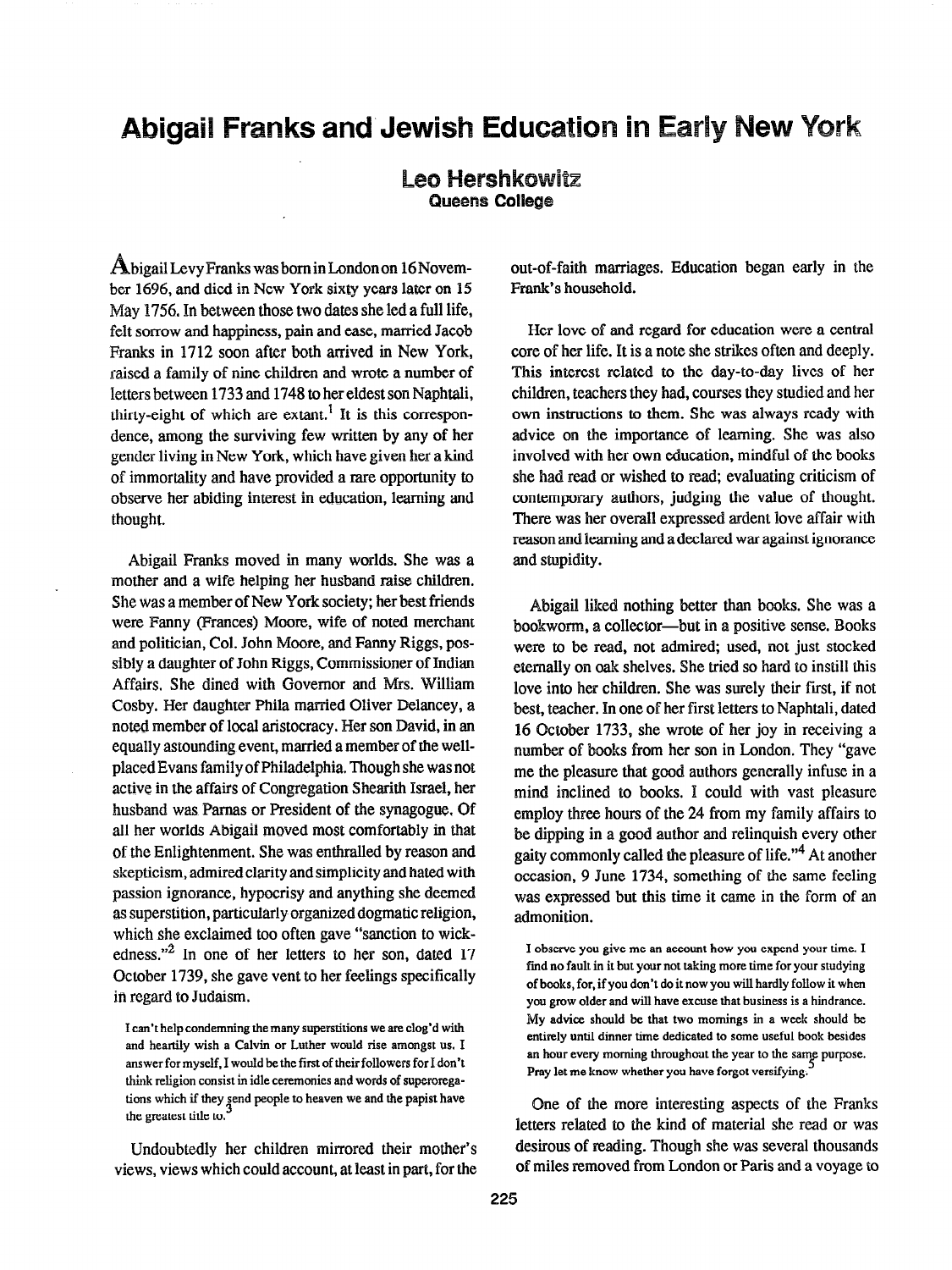

Fig. 40. Bilhah Abigail Levy Franks (1696-1756). Oil on canvas, ca. 1740. Courtesy of American Jewish Historical Society, Waltham, Massachusetts

Europe could easily take eight or more weeks, it is remarkable how quickly recently published works would be received by her. These were usually sent by her son. New York was intellectually not that far removed from distant cultural centers, at least not for Mrs. Franks.

One of the first books mentioned by Abigail in her letters as being in the process of being read was Paul Rapin's very popular "History of England." The contemporary Gentlemen's Magazine, a widely-read literary journal to which Abigail subscribed, remarked that Rapin's work furnished "the best materials against the two worst evils, superstition and tyranny; and it's a pleasure to see such vast numbers of them sold every week."<sup>6</sup> What better history than this for Abigail to read.

Besides the Magazine, she was also sent at least two newspapers from London, a weekly paper possibly the literary Grub Street Journal, and the Daily Advertiser. On learning that the weekly would no longer be sent, Abigail in her direct, no-nonsense way, remarked that the Advertiser contained "nothing almost but robberys and advertisements," while the weekly was much better "since it contained something of the learned as well as political world."7 It is not known if the subscription to the weekly was continued.

Among the volumes Abigail received and read were Henry Fielding's The History of the Adventures of Joseph Andrews. This was first published in London in 1742 and she wrote about the book in December of that year, "As you observe Joseph and Parson Adams are very Amusing. That Author makes Parson Adams speak smart things with great truth and simplicity."<sup>8</sup> Tobias Smollett's Adventures of Roderick Random, published in 1748, was finished by Abigail by October of that year and Abigail commented, "'Roderick Random pleased me much though I think Jo[seph] Andrews exceeds him."<sup>9</sup> In the same letter she wrote of reading The Hermit, an anonymously written Crusoe-type story, published in London in 1746. She was "delighted" with the Foundling, probably a 1748 London comedy by Edward Moses. Though she already owned George Littleton's To the Memory of a Lady, published in London in 1748, when another was sent her, she commented that Littleton's story of the death of his wife "says too much, I should have believed his grief more sincere had he said less." Then Abigail added to her review of boolks of 1748, "I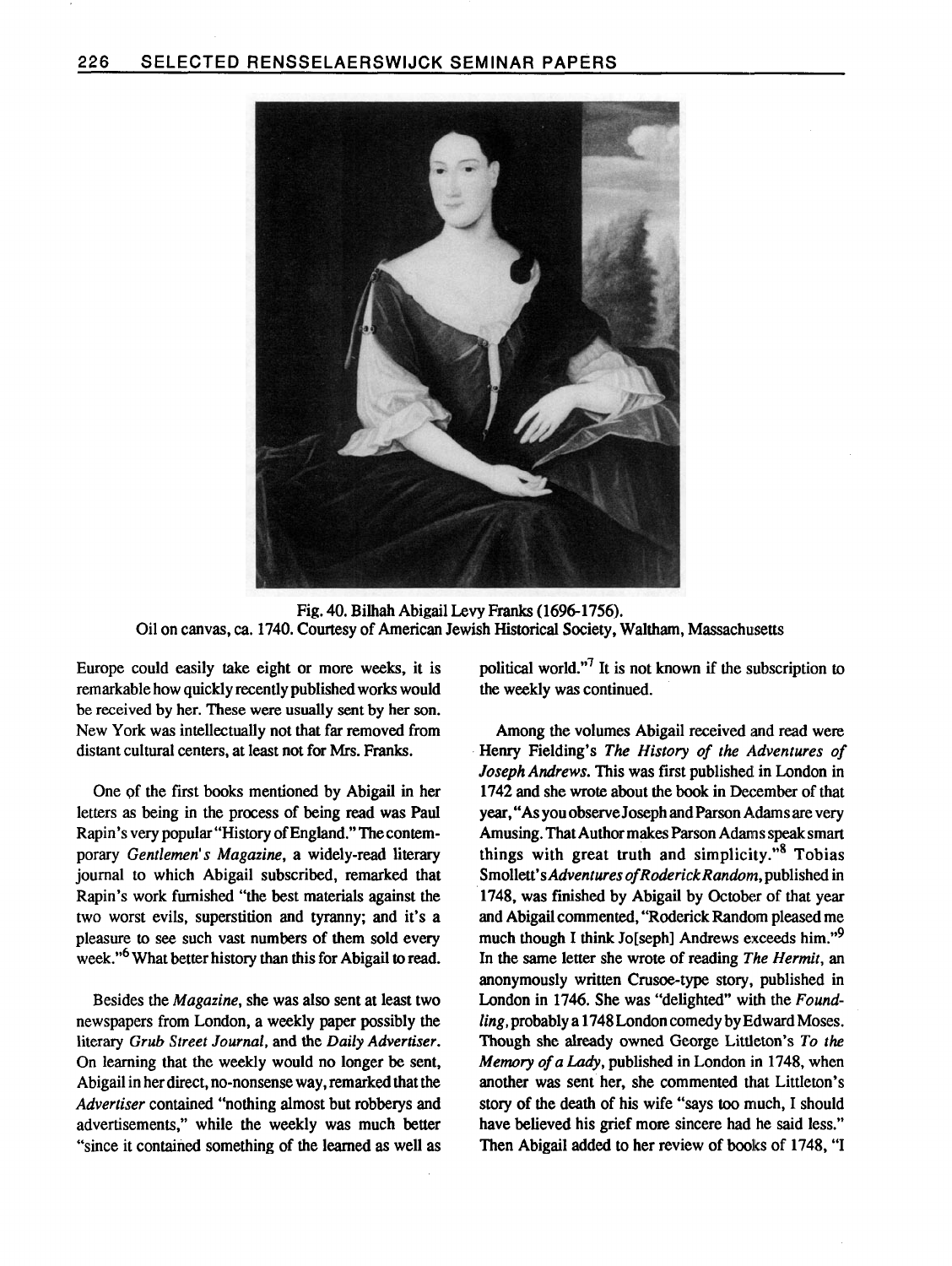committed to flames the Lady of the Gold Watch . . . I hate such impudent trash."<sup>10</sup> Abigail evidently was not one to hide her feelings, especially in regard to books.

A list of reading matter that Abigail wanted to be sent her is also informative. In her letter of 16 October 1733, she told Naphtali that she would like to see the Tryal of the Widow De Costa with a Jewish Love Letter "especially written by a Portuguese. If you can procure it pray  $\alpha$ <sup>"11</sup> This affair related to a breach of marriage contract. The plaintiff lost. On 17 October 1739, she asked for James Arbuckle's Hibernicus Letters, published in London 1734, and James Forrester's Polite Philosopher: An essay On that Art Which Makes You Happy in Himself and Agreeable to Others. George Gordon's Annals of Europe, 1739-1740 was requested by Abigail in her letter of 3 June 1742. She wanted only the first volume which basically contained public papers. On 14 March 1742, Abigail asked for two years of Rider's British *Merlin*, an almanac first published in  $1733$ <sup>12</sup>

Abigail's greatest literary admiration was for Alexander Pope's writing. It was by all odds her favorite. On 12 December 1735, she informed Naphtali that she had read Montesquieu's Persian Letters and "I think 'em prittly done." She went on, "Popes Letters is charming reading, if any more are published pray let me have them me thinks it very odd that in spite of his teeth they will pilfer & publish his works." This reference is to Pope's long-time involvement with various plagiarism suits. Abigail wrote on 20 November 1738:

I have received the pamphlets they are very interesting especialy Mr. Pope who is impossible to be otherwise. In short if I may so express myself I read him with the same sort of adoration which is like wealth a very unequal distribution and often bestowed on the most unworthy. However, our author is not in that class.

Abigail's reading lists are a rare description of what might be available to those New Yorkers having similar cultural pursuits. They add considerably to what is known of literary New York under the Georges.

While engaged in her own education she was, of course, deeply involved in seeing that her children's needs were attended to. Abigail's letters provide some new and valuable insights into the colonial educational process.

There is, in fact, very little known of Jewish education in the 17th century. There simply are no records of this. There is mention of a synagogue in 1695, but little more is known about it. Though there seems to be a congregation organized by the late 17th or early 18th century, a permanent one was not formed until 1728-30, that of the still existing Shearith Israel. There is nothing in the records prior to 1728 on schooling. Possibly there was some religious teaching, surely some young men received religious instruction enough to become Bar-Mitzvah. But the community was so small, so transient, any comment would be a guess. Records again are almost non-existent. Cultural evidence is slight. The voluminous Assur Levy inventory of 1682 contains no listing of books, though there is listed a Sabbath Lamb (lamp) and nine pictures. There are no other 17th century Jewish inventories. Information is a little better for the early 18th century.<sup>14</sup>

It is interesting to note here that beginning in the 18th century books begin to appear in Jewish inventories. Judah Samauel (1702) had a Hebrew bible and five prayer books; Joseph Bueno (1708) had an old Hebrew bible and five Books of Moses with silver bells (rimonim). These were sold by executors to Isaac Pinheiro for £25.6. The inventory of Pinheiro  $(1710)$  lists "29 books of several sorts." The Books of Moses were now valued at E150. David Elias' inventory (1723) had the Posthumous Works of Mr. Jo. Locke, valued at 3s.<sup>15</sup> What would an inventory of Abigail Franks' library contain? Seemingly her literary interests were shared by her co-religionists, but her secularism seems rooted in different soil.

Education was for Jewish and non-Jewish children rather disorganized and haphazard; often it was dependent upon a traveling tutor or willing church or synagogue school. Jewish education was at best very limited and it "barely limped along."<sup>16</sup> The first school established by the New York Jewish community was in 1731. It was formally called Yeshibat Mishat Areb (School of the Evening Sacrifice). It was basically a Hebrew school with half-day classes, morning or afternoon. It is possible that secular subjects, especially foreign language instruction, as well as Hebrew, were offered. Hebrew and language teaching was left to a Hazan (cantor) or rabbi.<sup>17</sup> In 1737, the Hazan Machado was contracted to teach Hebrew, "either the whole morning or afternoon, as he shall think proper." $18$  By the mid-1750s the school also taught the three  $R$ 's and Spanish. The Hazan was to teach mornings from nine to twelve and afternoons from two to five. In the winter he taught only to four. The poor were given free instruction.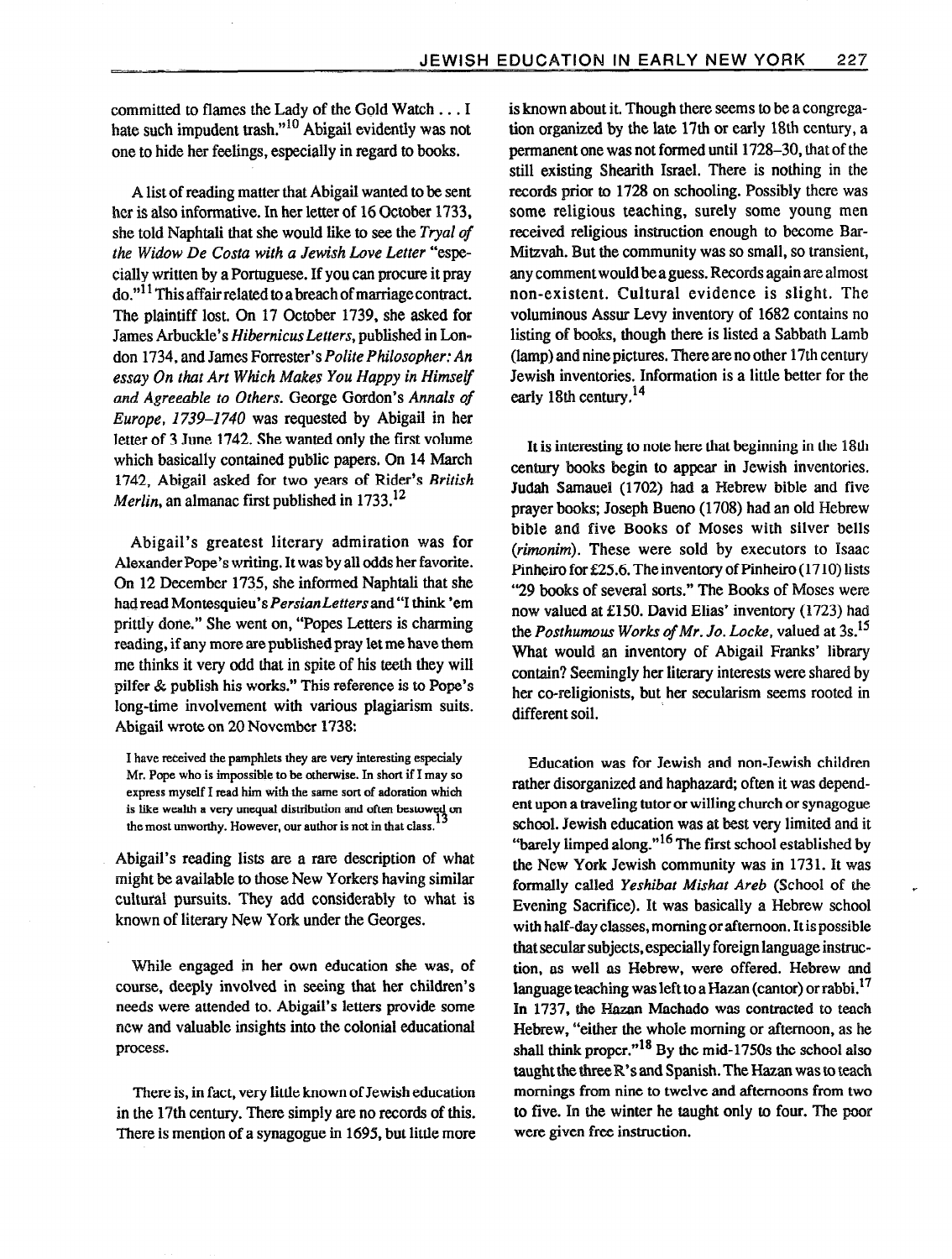None of theFranks children attended school after 1750 and all went to secular school to study mathematics and the arts. Naphtali and his brothers surely attended the Yeshibat after 1731 and learned Hebrew, and maybe French and Spanish. Abigail, however, says little of their congregational schooling. She says a good deal of secular schools as they applied to her children.

Whatever the spur, Naphtali early developed a keen interest in botany. In the letters are mentioned a constant flow of horticultural specimens sent by Abigail to her son. As an example, on 4 January 1747, she wrote, "I have sent you some locust trees and some tulip trees some pepper, peaches and cranberrys-watermelon and cabbage seed I sent by some ship last fall." Then on 30 October 1748, Abigail informs her son, "I have sent you some cedar cones . . . locust, red cedar and tulip trees [though] . . . I am neither gardner nor botanist." Again, where Naphtali developed his botanical interest is not known, though Abigail surely contributed to it. On 3 May 1764, Naphtali Franks was made a member of the Royal Society.<sup>19</sup>

The first mention in regard to the education of Moses occurs on 7 October 1733, when Abigail wrote that Moses was learning mathematics at "Mr. Mallcoms" [Malcolm] "who tells me he will go thro it with abundance of ease and be perfect in a very little time." Moses was now 14 years old. Alexander Malcolm, born in Aberdeen, Scotland, advertised himself as a "Master of the Grammar School in the City of New York" where he taught "Latin, Mathematics, Geometry, Algebra, Geography, Navigation and Merchant Book-keeping after the most perfect manner." In 1732 the Assembly appointed him head of the New York Public School at E40 per year-about a year's wages for a workman or laborer. It left him "short of comfortable support for him[self] or his family."<sup>20</sup> It is not clear as to how long Moses stayed with Malcolm but very soon he showed a marked preference for music and painting, and for these subjects Moses could have been sent to others, including George Brownell, also a Scotch-born teacher then living and working in New York. In June 1735, Abigail noted that Moses expressed a desire to learn the harpsichord, probably with Charles Theodore Pachelbel (1690- 1750), a German musician who performed frequently in New York, usually giving concerts at Todd's Tavern. Pachelbel died in Charleston, South Carolina. However, this desire of Moses' was frustrated since as Abigail wrote, "the charge is too much." There was another way. Abigail advised:

Your Sister Richa has begun to learn on the harpsichord and plays three very good tunes in a months teaching. Her master is one Mr. Pachebel. He is allowed to understand music. Mr. Malcolm says he is excellent in his kind.<sup>21</sup>

As Richaleamed so did Moses, for by December 1735 he had "stole some parts of tunes by seeing her [Richa] taught. "I wish," sighed Abigail, "it was not so chargeable they should all learn everything they had a mind to.<sup>"22</sup> Moses, the part-time harpsichordist, next went to the flute. By 3 December 1736, Abigail said he was in want of a German [modem] flute since one he had borrowed in Philadelphia had to be "returned to its owner." Could Naphtali ask Uncle Aaron [Franks] if he could send Moses one of his flutes, since Aaron played the instrument? Abigail pleaded:

If Moses does not get a German flute we shall be at a stand in our own concern, viz. Richa, Moses and David. Though Moses has had no master he is best and first hand, also he acts in two capacities for he is chief singer.

Moses, obviously, had remarkable talent and, obviously, the musical education of the children was an important consideration in the Franks household since it provided much of the evening entertainment. Another example of the value of education.



Fig. 41. David (1720-93) & Phila (1722-1811) Franks; Courtesy of the American Jewish Historical Society Waltham, Massachusetts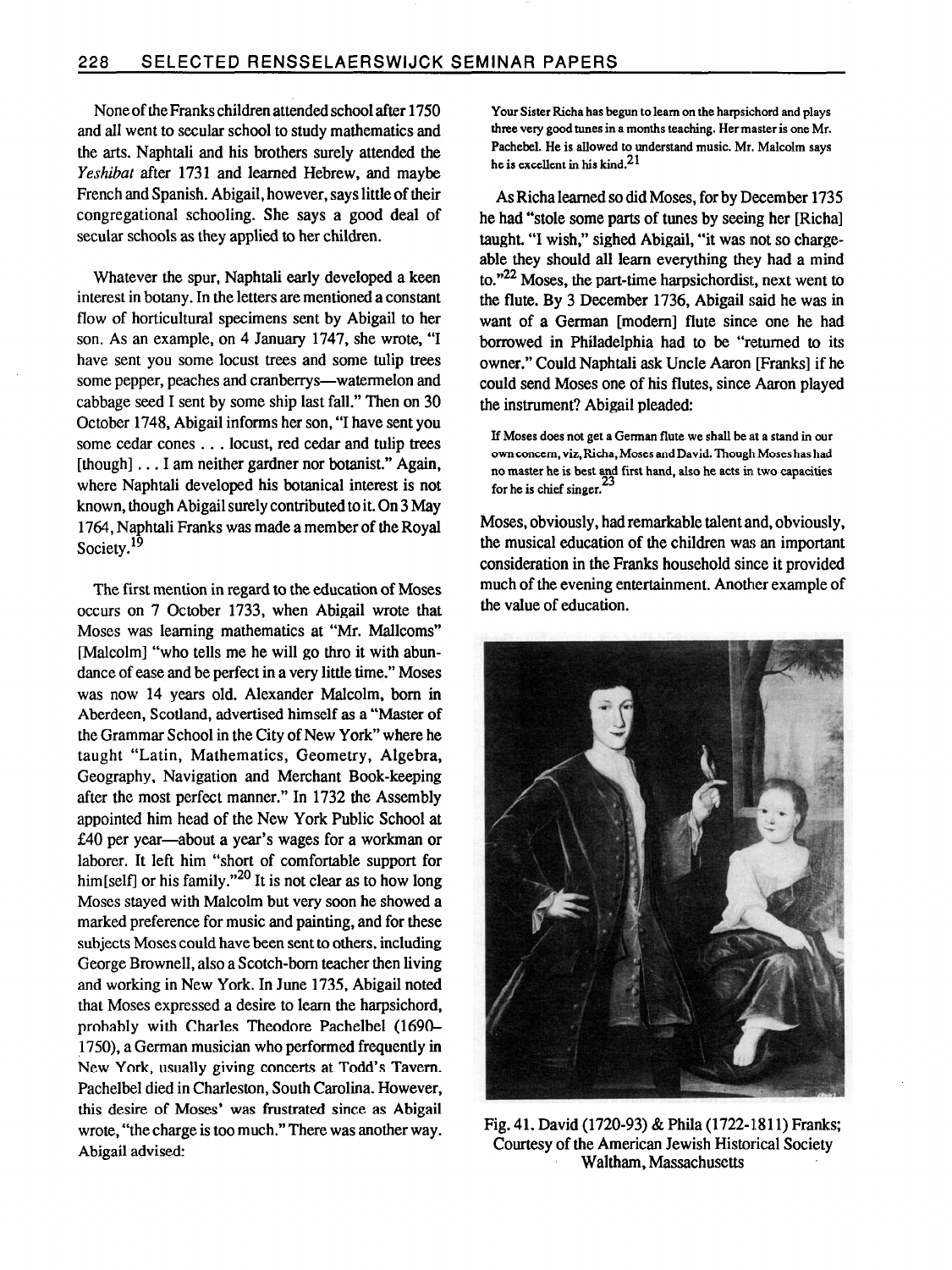Moses had other artistic interests, particularly a talent for painting and drawing. In this he became a student of William Burgis, famed for his view of New York harbor done about 1718. Burgis was still active in the city as of 1735 and on June 15 of that year Abigail would write that Moses "profits very much in his drawing and has begun to learn to paint upon glass which he does very well. He has done half dozen pictures for Miss Fanny Moore." Then on 15 December 1735:

Moses intends to send Farinelli back again done upon glass which way of painting he does very well as he also does in Indian ink. Several gentlemen that understand drawing say he will do mighty well in time. His master Mr. Burgis, says he never met with any one that took out lines of any so true and in so little time as he will.<sup>24</sup>

How far Moses took his dents is not known but they must have served him in later life perhaps taking away some of the drudgery of an intensive business career. A painting by Moses Franks of Farinelli, a famous castrate, much the rage in Europe and New York would be worth viewing. Unfortunately nothing of Moses' artistic endeavors seems to have survived.

Phila who was eleven in 1733 was also sent to school. "I shall," said Abigail on 7 May 1733,"put her next week at Mrs. Brownalls [George Brownell]." This well-known master had taught in Boston in 1713 where he gave instruction in dancing, treble violin, flute . . . English quilting, etc. He was remembered by Benjamin Franklin as a "skillful master" who succeeded by employing "gende means only." In 1731 in New York he taught "Reading, Writing, Cyphering Merchant accounts, Latin, Greek, etc. also dancing, plain-work, flourishing embroidery and various sorts of work. Any person may be taught as they please. $^{25}$  Brownell was helped by his wife. Abigail in her letter of 7 October 1733 provided a specific account of Phila's schooling which was to learn French, Spanish, Hebrew and writing in the morning (at Shearith Israel?). In the afternoon she was at Mrs. Brownell's assumedly to be taught embroidery or dancing. Hazan Moses Lopes de Fonseca was surprised at Phila's progress in Spanish.26 Thus, education in the Franks household was well attended to, but if Abigail could have had her way there would have been even more for the children.

The effect of Abigail's insistence on learning merits considerable attention, more than can be given here. Moses, Naphtali and David pursued successful business careers in England and in the colonies. They became commission agents to the Royal Navy as well as well-todo English merchants. All died in England. But there was another effect of Abigail's "enlightened world." Her children to a great extent seemed to follow her views and



Fig. 42. Phila Franks (Mrs. Oliver Delancey; 1722-1811). Oil on canvas, ca. 1740. Courtesy of the American Jewisb Historical Society, Waltham, Massachusetts.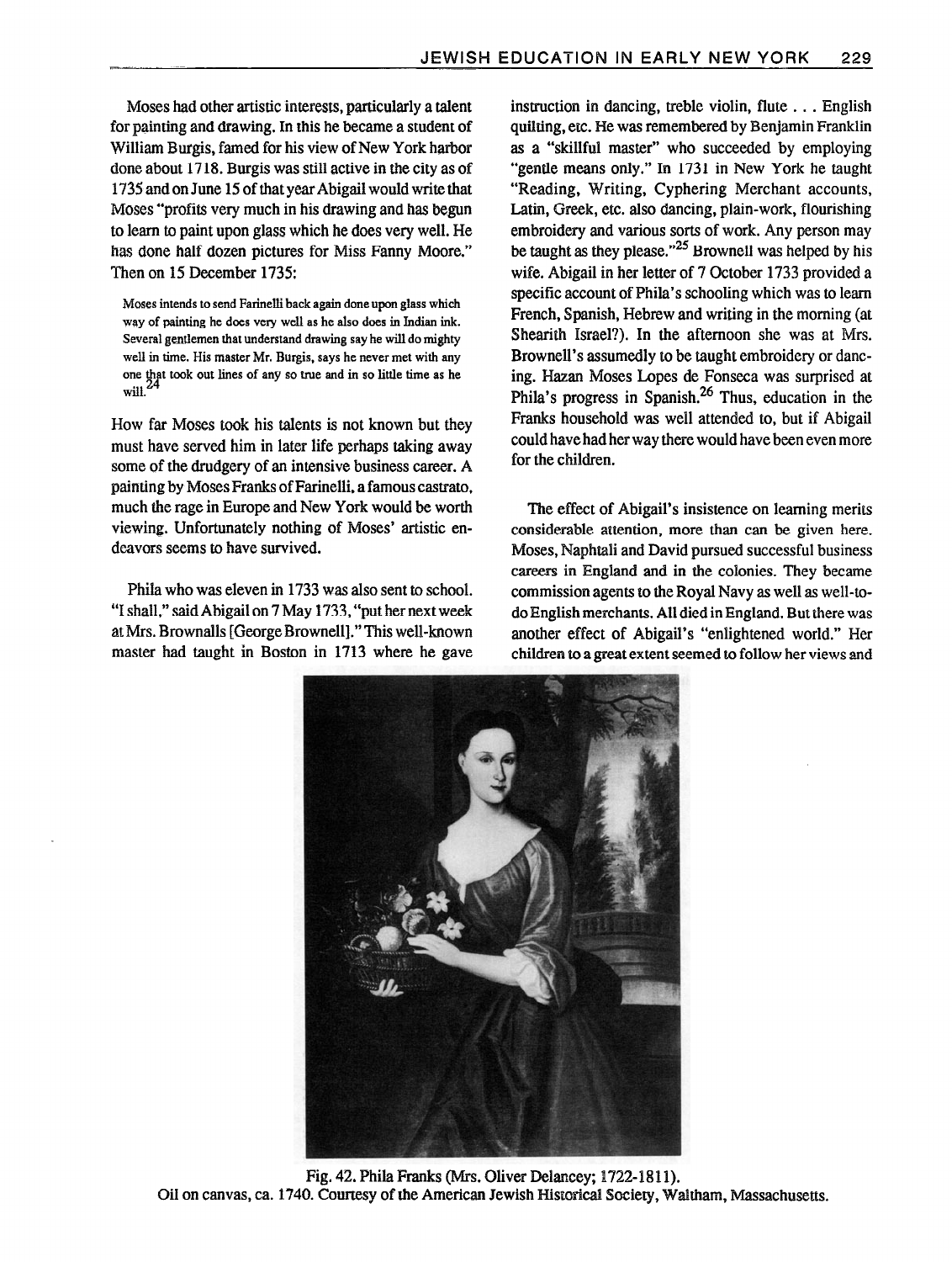her actions. Naphtali had to be cautioned by his mother not to be outspoken on the subject of religion while in England. Though Naphtali and Moses married their first cousins, children of these marriages became or married Christians. For example, Isabella, the only child of Moses Franks, married the Reverend Sir William Cooper, when they were both minors. Many years later Isabella's husband became Chaplain-in-Ordinary to George III. The children of Naphtali Franks, who had several times been Warden of the Great Synagogue, Duke's Place, established by his wife's grandfather, and who was active in the Jewish community, also went along alien paths. Naphtali's daughter, Abigail, who bore the name of her grandmother, left all her money to the cause of converting Jews to Christianity though her father, Naphtali, had contributed much to Jewish causes. A son, Jacob Henry Franks, married a Miss Roper and they had five children, who were not Jews. Surely, concluded one author:

David and Phila Franks married out of their faith (a daughter, Rebecca, apparently did not marry). Though obviously very hurt by the secret marriage of her daughter, there was some compensation. Phila had "disobeyed" not "dishonored" the family. Abigail felt that Oliver Delancey was after all a man of "worth and character." As for her husband, Jacob, he felt it was a marriage into the "best family," and a marriage it would be well not to contest for fear of possible reprisals. He found Oliver a "careful young man," not a spendthrift. Jacob was determined, nevertheless, that his eldest daughter Richa would be sent to London where such an affair was less likely to occur.

By the end of the eighteenth century, the Franks as Jews had all but disappeared. They would follow the path of conversion, the road taken by many German Jews at the end of the eighteenth and beginning of the nineteenth century as a result of the Enlightenment and the pre-Emancipation and Emancipation age. This failure to remain within their faith may have been due in part to Abigail's attitude and actions. Other factors also have to be considered including disputes between Ashkenazim and Sephardim, disputes ridiculed by Abigail. There were few members of the Jewish community. Intra-family rather than inter-family marriages, exemplified by the large number of first cousin marriages, were typical of the social scene. Yet, surely, the role played by education is pivotal in understanding and creating attitudes. This is not better seen than in the education of the Franks family of New York.

It is rather a shame that what could have been an important Jewish family should have been quenched so completely. And most unfortunate also, these happenings were not unique either in this family or others at that time.